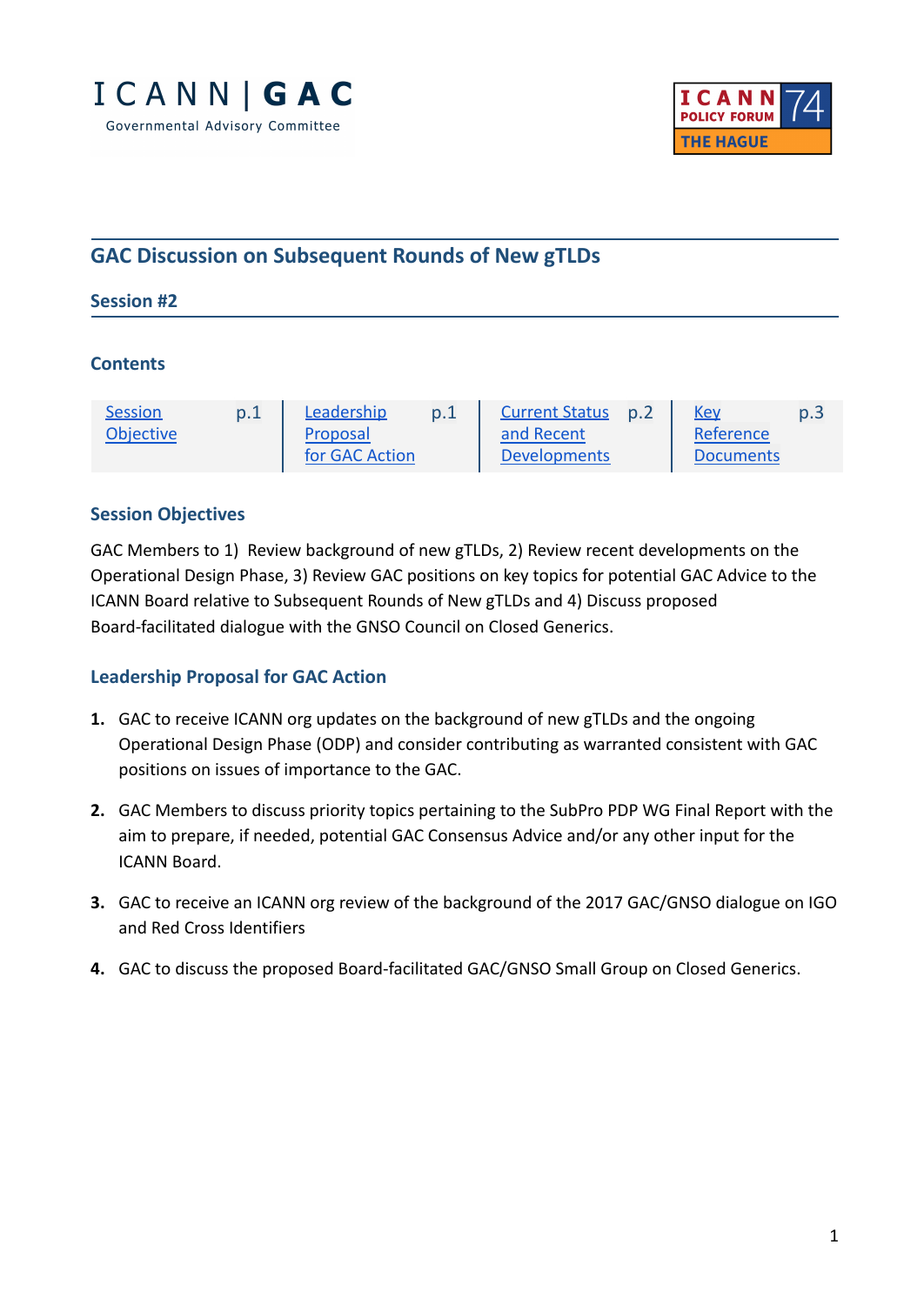### <span id="page-1-0"></span>**Current Status and Recent Developments**

#### **Operational Design Phase (ODP)**

To help inform its discussion on whether the outputs of the [Subpro PDP WG Final Report](https://community.icann.org/display/NGSPP/h.+Final+Report+Drafting?preview=/153520393/157188562/SubPro%20-%20Final%20Report%20-%2020Jan2021%20-%20FINAL%20WITH%20CORRECTIONS.pdf) are in the best interest of the ICANN community or ICANN, in September 2021, the ICANN Board [approved](https://www.icann.org/resources/board-material/resolutions-2021-09-12-en#1.a) the initiation of an Operational Design Phase (ODP). The ODP is a process in which ICANN org develops and provides the ICANN Board with relevant information to facilitate the Board's determination of whether the Policy Development Process recommendations are in the best interest of the ICANN community or ICANN.

After a three-month ramp-up period, the ODP started on 3 January 2022. The ICANN Board has asked that ICANN org submit the Operational Design Assessment (ODA), the final output of the ODP 10 months after its start.

The ODA will provide the Board with an understanding of the operational impacts of accepting the recommendations, including potential obstacles, expected costs, and the timeline to implementation. More information on the ODP process can be found on the [ODP webpage.](https://www.icann.org/odp)

#### **Closed Generics**

As part of the ODP work, several policy issues were identified for the ICANN Board to address, including closed generics, since the SubPro PDP WG did not reach consensus on policy recommendations on closed generics. [GAC advice from](https://www.icann.org/en/system/files/correspondence/gac-to-board-18apr13-en.pdf) 2013 states that "*for strings representing generic terms, exclusive registry access should serve a public interest goal*".

The ICANN Board discussed the possibility for a GAC/GNSO collaboration - with ICANN Board facilitation - in a small focused group with subject matter experts from both groups to attempt the development of a framework for closed generics. The focus for this small group would be to find a compromise solution on closed generics, taking into account the GNSO position of allowing closed generics, with the GAC position of serving a public interest goal.

In March 2022 the ICANN Board [reached](https://gac.icann.org/advice/correspondence/incoming/20220306/gac-gnso-council-consultation-on-closed-generics) out to the GAC and GNSO Chairs to identify interest in this process, followed by a subsequent [letter](http://v) including a framing paper outlining roles and responsibilities, the process and expected timing. Both the GAC and GNSO have agreed in principle to this dialogue taking place, but the timing and process is yet to be determined.

Should the GAC and GNSO reach agreement on a framework, the broader community will be invited to provide feedback. Following community input, the proposed framework – if agreed upon – can be considered through the appropriate GNSO policy development process. If the dialogue does not result in a mutually agreed framework, the Board will need to consider appropriate next steps.

### **ICANN74 Focus and Next Steps**

ICANN74 provides an opportunity for the GAC to review its materials and positions on subsequent rounds of new gTLDs in preparation for submission of potential GAC Advice to the ICANN Board regarding the next round of new gTLDs.

Additionally, GAC membership may wish to monitor and consider contributing to studies and